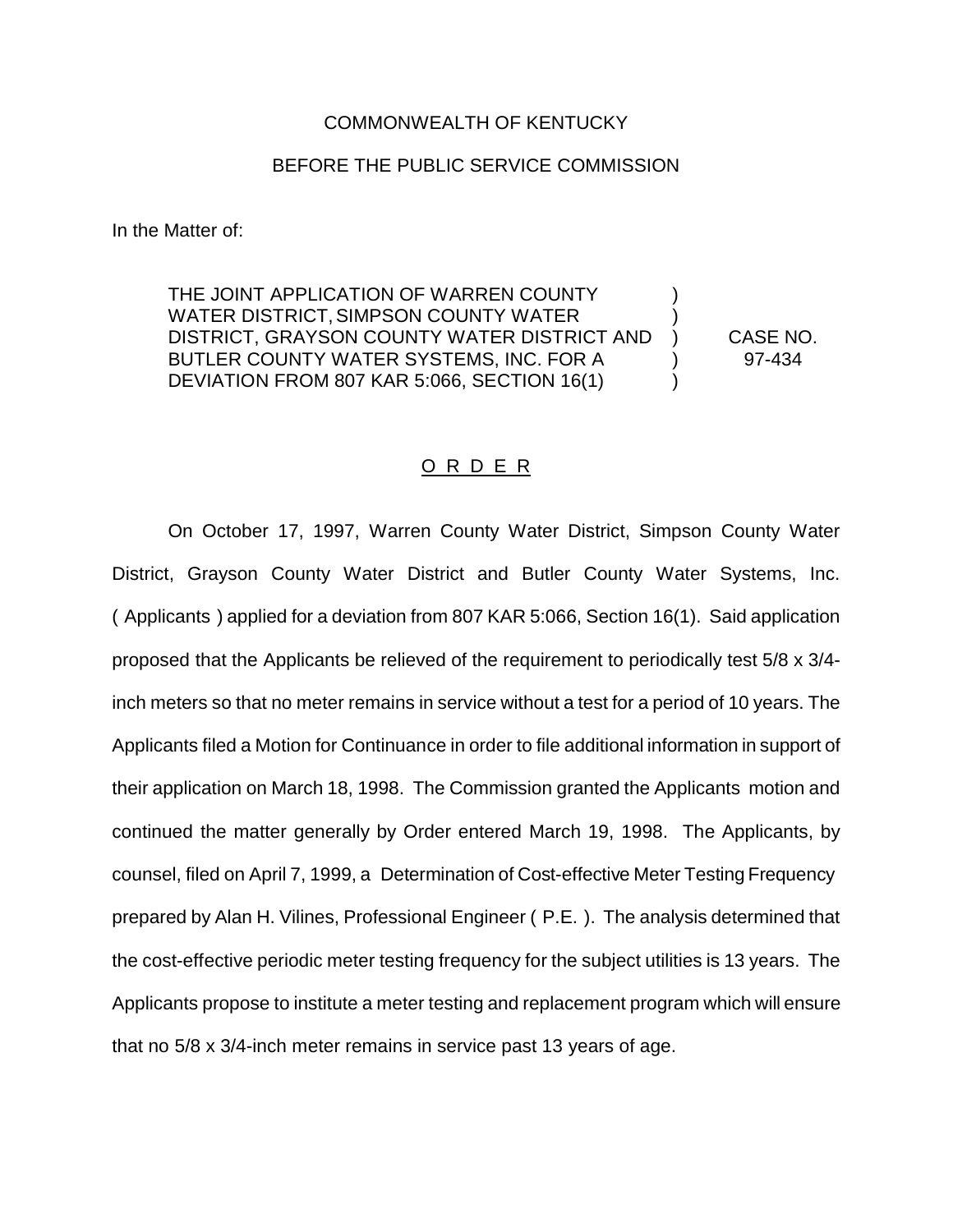The Commission, having reviewed the evidence of record and being otherwise sufficiently advised, finds that:

1. The Applicants request to deviate from 807 KAR 5:066, Section 16(1), subject to their adherence to the Proposed Meter Testing and Replacement Program set out in the Determination of Cost-effective Meter Testing Frequency prepared February 1, 1999 by Alan H. Vilines, P.E., should be approved.

2. The Applicants should continue to test, or have tested, every meter prior to placing it in service.

3. The Applicants should continue to test every meter which is removed from its service location for any reason.

4. The Applicants should continue to test customer meters as required by 807 KAR 5:006, Section 18.

5. The Applicants should continue to file quarterly meter test reports as required by 807 KAR 5:006, Section 3(2).

6. The Applicants should file an annual report of the meter testing results with the fourth period quarterly meter test report.

IT IS THEREFORE ORDERED that:

1. The Applicants are granted a deviation from 807 KAR 5:066, Section 16(1), contingent on their adherence to the Proposed Meter Testing and Replacement Program as set forth in the February 1, 1999 Determination of Cost-effective Meter Testing Frequency report by Alan H. Vilines, P.E.

2. The Applicants shall comply with the requirements contained in Findings 2 through 6 as if the same were individually so ordered.

-2-